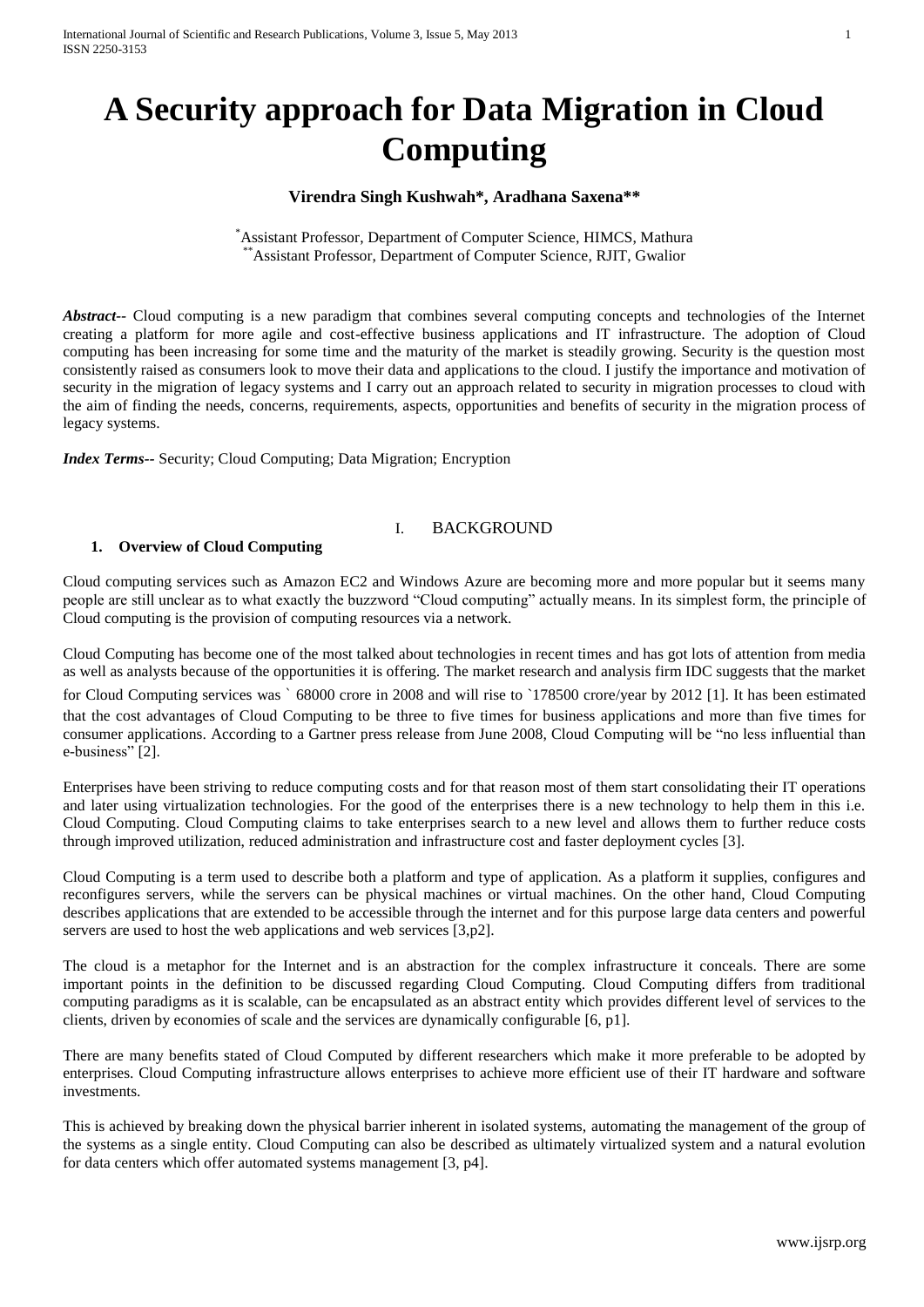image, flexibility, business continuity and compliance are of same importance.

Enterprises need to consider the benefits, drawbacks and the effects of Cloud Computing on their organizations and usage practices, to make decision about the adoption and use. In the enterprise, the "adoption of Cloud Computing is as much dependent on the maturity of organizational and cultural (including legislative) processes as the technology, per se" [7]. Many companies have invested in Cloud Computing technology by building their public clouds, which include Amazon, Google and Microsoft. These companies are often releasing new features and updates of their services. For instance Amazon Web Services (AWS) released a Security2 and Economics3 center on their website to have academic and community advice regarding these issues [12]. This shows that there are still lots of doubts about the costs and security for enterprises to adopt Cloud Computing. Hence, the issues of economics and security in Cloud Computing for enterprises must be researched. As large organizations are inherently complex hence, it is very important for Cloud Computing to deliver the real value rather than just be a platform for simple tasks such as application testing or running product demos. For this reason, issues around migrating application systems to the cloud and satisfying the needs of key stakeholders should be explored. The stakeholders include technical, project, operations and financial managers as well as the engineers who are going to be developing and supporting the individual systems. For enterprises economics or cost factor is important but at the same time customer relationships, public

## **2. Types of Cloud Providers**

Cloud services are usually divided in the three main types, Software-as-a-Service (SaaS), Platform-as-a-Service (PaaS) and Infrastructure-as-a-Service (IaaS).

#### **a. Software as a Service (SaaS)**

SalesForce. The applications are typically offered to the clients via the Internet and are managed completely by the Cloud provider. That means that the administration of these services such as updating and patching are in the provider"s responsibility. One big benefit of SaaS is that all clients are running the same software version and new functionality can be easily integrated by the provider and is therefore available to all clients.

#### **b. Platform as a Service (PaaS)**

PaaS Cloud providers offer an application platform as a service, for example Google App Engine. This enables clients to deploy custom software using the tools and programming languages offered by the provider. Clients have control over the deployed applications and environment-related settings. As with SaaS, the management of the underlying infrastructure lies within the responsibility of the provider.

#### **c. Infrastructure as a Service (IaaS)**

IaaS delivers hardware resources such as CPU, disk space or network components as a service. These resources are usually delivered as a virtualization platform by the Cloud provider and can be accessed across the Internet by the client. The client has full control of the virtualized platform and is not responsible for managing the underlying infrastructure.



Figure 1: A layered model of Cloud Computing

(Source: Qi Zhang et al., Cloud computing: state-of-the-art and research challenges, J Internet Serv Appl (2010) pp. 7–18)

#### **3. Security issues and challenges**

Heightened security threats must be overcome in order to benefit fully from this new computing paradigm. Some security concerns are listed and discussed below: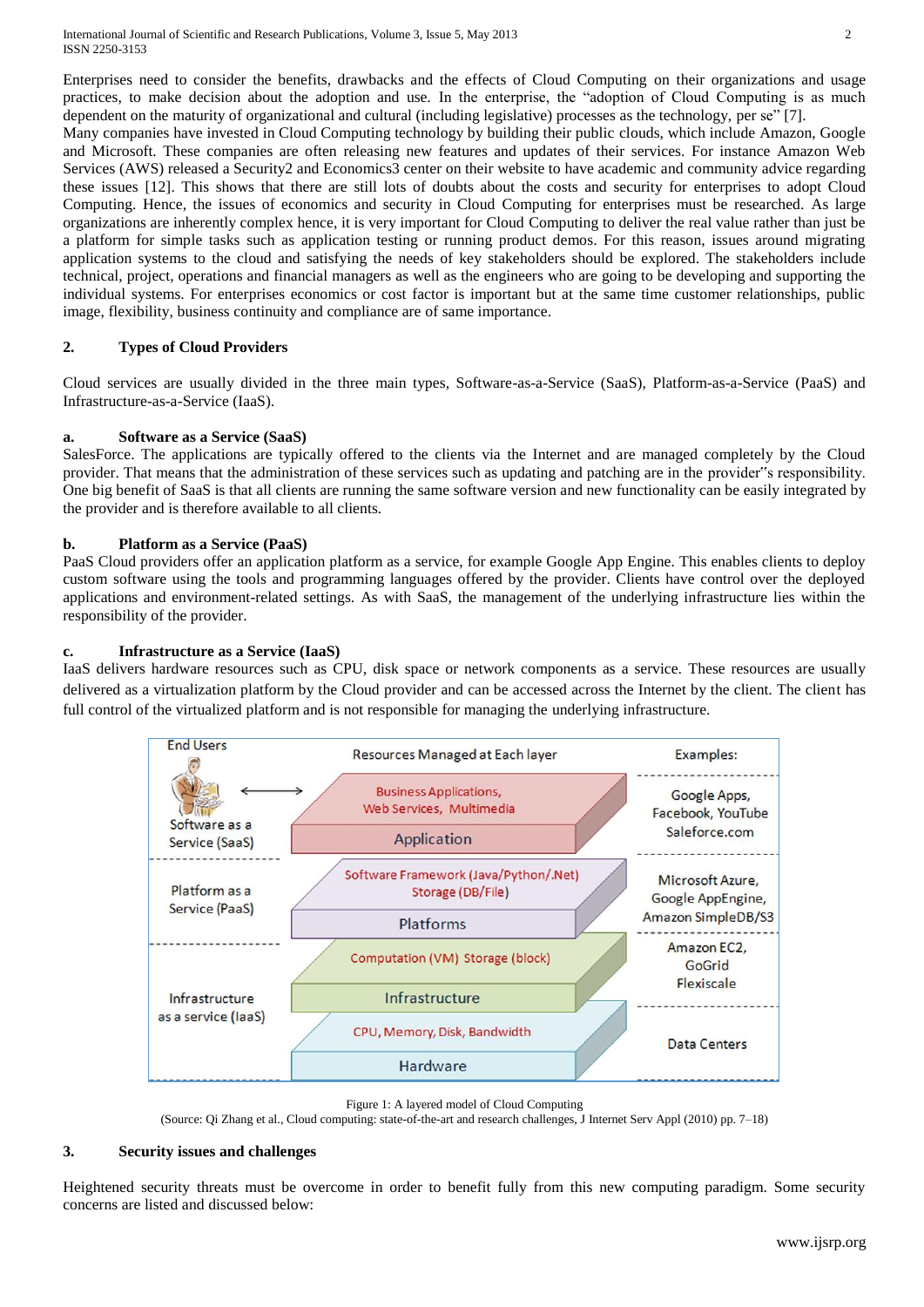International Journal of Scientific and Research Publications, Volume 3, Issue 5, May 2013 3 ISSN 2250-3153

Q: Rate the challenges/issues ascribed to the 'cloud'/on-demand model



Figure 2: Security is the Major Issue (Source: [http://www.csrc.nist.gov/groups/SNS/cloud-computing/cloud-computing-v26.ppt at slide 17\)](http://www.csrc.nist.gov/groups/SNS/cloud-computing/cloud-computing-v26.ppt%20at%20slide%2017)

**a.** *Security concern #1:* With the cloud model control physical security is lost because of sharing computing resources with other companies. No knowledge or control of where the resources run.

**b.** *Security concern #2:* Company has violated the law (risk of data seizure by (foreign) government).

**c.** *Security concern #3:* Storage services provided by one cloud vendor may be incompatible with another vendor's services if user decides to move from one to the other (e.g. Microsoft cloud is incompatible with Google cloud). (Pearson et al. 2003)

**d.** *Security concern #4:* Who controls the encryption/decryption keys? Logically it should be the customer.

**e.** *Security concern #5:* Ensuring the integrity of the data (transfer, storage, and retrieval) really means that it changes only in response to authorized transactions. A common standard to ensure data integrity does not yet exist.

**f.** *Security concern #6:* In case of Payment Card Industry Data Security Standard (PCI DSS) data logs must be provided to security managers and regulators. [9][10][11]

**g.** *Security concern #7:* Users must keep up to date with application improvements to be sure they are protected.

**h.** *Security concern #8:* Some government regulations have strict limits on what data about its citizens can be stored and for how long, and some banking regulators require that customer's financial data remain in their home country.

**i.** *Security concern #9:* The dynamic and fluid nature of virtual machines will make it difficult to maintain the consistency of security and ensure the audit ability of records.

**j.** *Security concern #10:* Customers may be able to sue cloud service providers if their privacy rights are violated, and in any case the cloud service providers may face damage to their reputation. Concerns arise when it is not clear to individuals why their personal information is requested or how it will be used or passed on to other parties.

# II. SECURITY CHALLENGE IN DATA MIGRATION

# **1. A perception on the Data Migration**

Data migration to a cloud computing environment is in many ways an exercise in risk management. Both qualitative and quantitative factors apply in an analysis. The risks must be carefully balanced against the available safeguards and expected benefits, with the understanding that accountability for security remains with the organization. Too many controls can be inefficient and ineffective, if the benefits outweigh the costs and associated risks. An appropriate balance between the strength of controls and the relative risk associated with particular programs and operations must be ensured.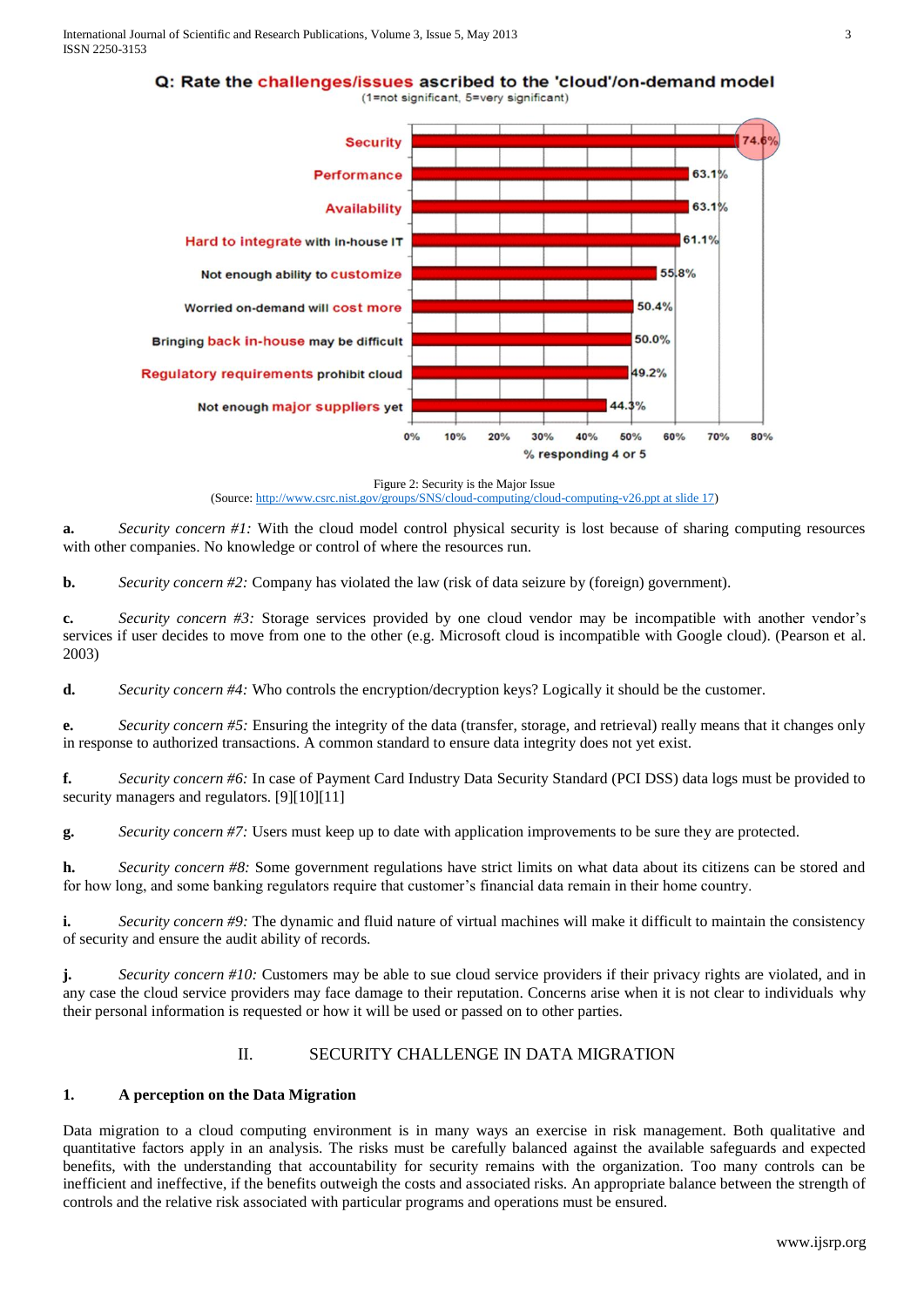Data security is another important research topic in cloud computing. Since service providers typically do not have access to the physical security system of data centers, they must rely on the infrastructure provider to achieve full data security. Even for a virtual private cloud, the service provider can only specify the security setting remotely, without knowing whether it is fully implemented. The infrastructure provider, in this context, must achieve the following objectives: (1) *confidentiality*, for secure data access and transfer, and (2) *auditability*, for attesting whether security setting of applications has been tampered or not. Confidentiality is usually achieved using cryptographic protocols, whereas auditability can be achieved using remote attestation techniques. Remote attestation typically requires a trusted platform module (TPM) to generate non-forgeable system summary (i.e. system state encrypted using TPM's private key) as the proof of system security. However, in a virtualized environment like the clouds, VMs can dynamically migrate from one location to another; hence directly using remote attestation is not sufficient. In this case, it is critical to build trust mechanisms at every architectural layer of the cloud. Firstly, the hardware layer must be trusted using hardware TPM. Secondly, the virtualization platform must be trusted using secure virtual machine monitors [14, 15]. VM migration should only be allowed if both source and destination servers are trusted. Recent work has been devoted to designing efficient protocols for trust establishment and management.

#### **2. Need for securing data migration process**

Cloud Migration is one of much conversed point where cloud managers face extreme problems at the time of data migration from a company's server to a server that forms cloud elsewhere. Why they face troubles let's find out. As I know, cloud behaves as an interface through which organizations can access data in a virtual environment. Thus, smooth functioning of it depends primarily on how well groomed and knowledgeable cloud providers are in this area.

Moreover, if data migration is not done systematically and properly, it can give rise to problems concerning data and cloud security of company's assets that primarily comprise of data. Thus, hiring cloud providers having sound experience about the field with ample knowledge and skill sets becomes vital for managing cloud more effectively and efficiently.

Example: Suppose an XYZ company wants to shift its data to cloud storage for increased uptime and scalability, it goes to cloud service provider for performing such functions. Now, the cloud provider starts initializing steps for data transfer to cloud, but in between face problems like data crash or unauthorized access by third parties. This is where the problem lies. The proprietor of data that hired cloud manager would not only face reputation losses but also monetary losses. Similar case was experienced when Amazon cloud failure happened and several businesses suffered immense losses due to it.

Thus, securing data remains an utmost priority of cloud managers to prevent global cloud security threats that also include crossborder security concerns.

### **3. Characteristic of Data Migration**

- **a.** Commercial relation exists between clouds
- **b.** Transmission of mass data
- **c.** Many workers which execute transmission process concurrently

# III. PROPOSED SOLUTION OF SECURING DATA MIGRATION PROCESS

We have talked about security in cloud computing many times before, explaining why it is just as safe as conventional networking security, even citing its benefits over the conventional. However, there are many who still find cloud computing security lacking.

Individuals which still worry about cloud security are those that fall under the financial institution category like banks, brokers, lenders and the like. They do not trust third party cloud computing providers and vendors, at least not with their most sensitive information and data. They might use cloud computing for some things like websites and applications that they think they can risk security with, but they would never consider parting with direct access of their financial and other similar data.

The biggest reason behind this is simpler than most would imagine as it has something to do with numbers and probability, thought they probably would not admit it is something as basic as that and would rather cite some technical issue like migration and data integrity. Those are valid points, but they are not truly even problems. With ease and security of data migration through cloning and inter-server data transfers with services like Cloud Velocity, migration is truly a no pain no worry process. The real reason as I have said is the probability of a successful attack. Government systems and financial data systems are under attack multiple times a day, and a sizeable majority of these fail at the first lines of defense. The probability of a successful attack is always real, and this probability of success increases as the number of attempts increases.

The process of transitioning all or part of a company's data, applications and services from on-site premises behind the firewall to the cloud, where the information can be provided over the Internet on an on-demand basis. While a cloud migration can present numerous challenges and raise security concerns, cloud computing can also enable a company to potentially reduce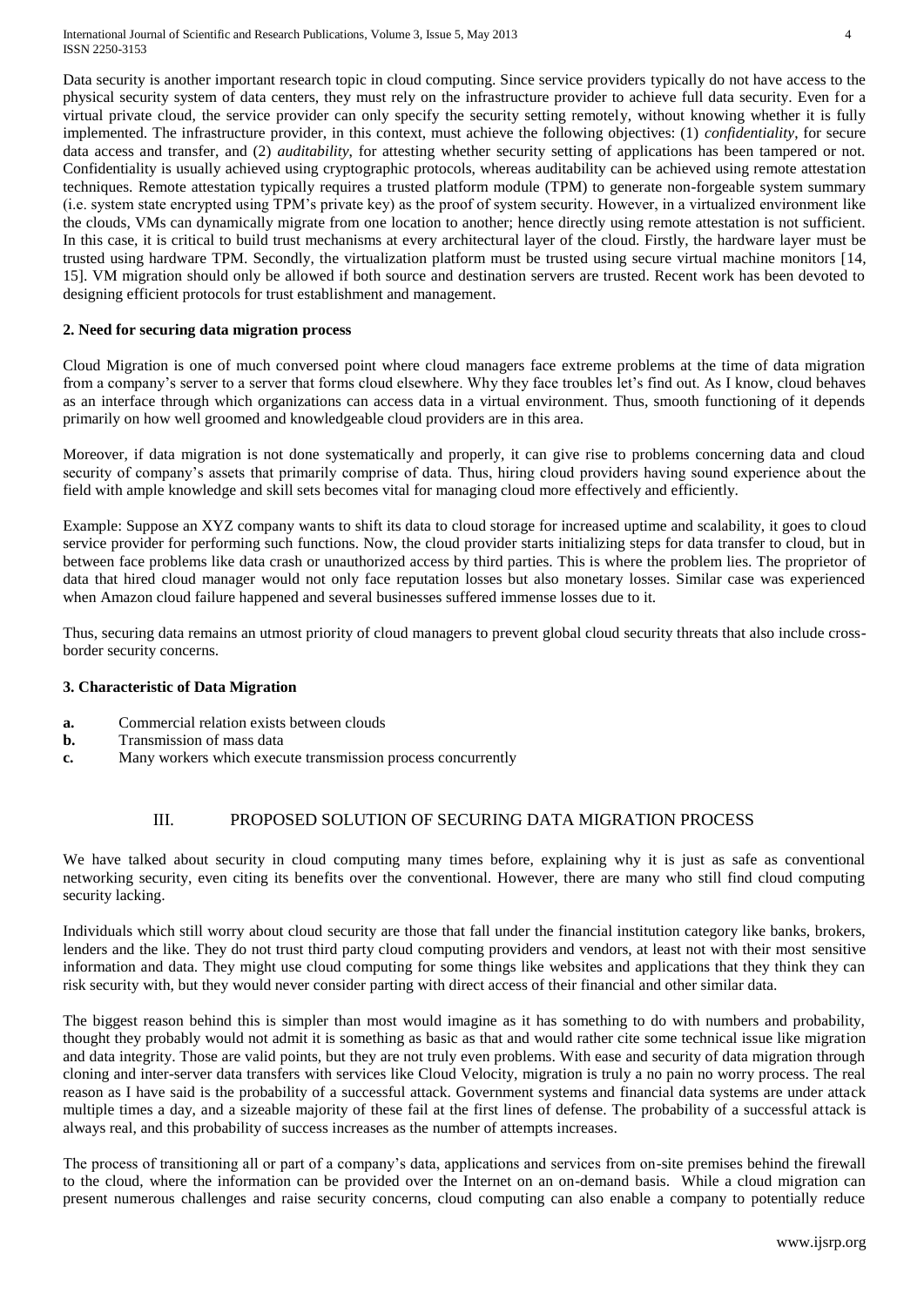capital expenditures and operating costs while also benefiting from the dynamic scaling, high availability, multi-tenancy and effective resource allocation advantages cloud-based computing offers.

# **1. Understanding for Distributed file system over clouds**

Google File System (GFS) [17] is a proprietary distributed file system developed by Google and specially designed to provide efficient, reliable access to data using large clusters of commodity servers. Files are divided into chunks of 64 megabytes, and are usually appended to or read and only extremely rarely overwritten or shrunk. Compared with traditional file systems, GFS is designed and optimized to run on data centers to provide extremely high data throughputs, low latency and survive individual server failures.

Inspired by GFS, the open source Hadoop Distributed File System (HDFS) [18] stores large files across multiple machines. It achieves reliability by replicating the data across multiple servers. Similarly to GFS, data is stored on multiple geo-diverse nodes. The file system is built from a cluster of data nodes, each of which serves blocks of data over the network using a block protocol specific to HDFS. Data is also provided over HTTP, allowing access to all content from a web browser or other types of clients. Data nodes can talk to each other to rebalance data distribution, to move copies around, and to keep the replication of data high.

# **2. Prediction based Encryption (PBE)**

Predicate Based Encryption (PBE), represents a family of asymmetric encryption schemes that allows for selective fine-grained access control as part of the underlying cryptographic operation. The origins of PBE are in Identity Based Encryption (IBE). In IBE schemes an entity's encryption key is derived from a simple string that represents the entity's own public identity e.g. an email address. For example, given an entity "Virendra" his corresponding encryption key will be *Enc (Virendra)* == *kushwah.virendra248@gmail.com*. During encryption, the resulting cipher-text will effectively be labelled with the string representing the encryption key, the entity's public identity. An entity's decryption key will be derived from the same string used for the encryption key e.g. Virendra's decryption key will be derived from his e-mail address. On recipt of a ciphertext message the recipient will be able to decrypt the cipher-text if and only if the two identities, contained within the decryption key and cipher-text, are `equal'. PBE schemes offer a richer scheme in which an entity's `identity' can be constructed from a set of attributes and decryption is associated with access policies that offers a more expressive means with which to describe the relation between the attributes.

A solution might be Prediction Based Encryption (PBE) for multicasting. PBE is a combination of both IBE (Identity Based Encryption)[19][20] and ABE (Attribute Based Encryption) [22][24]. In this work, the attributes are used to design user's decryption keys and to encrypt simple text messages. Decryption occurs when a match occurs between the attributes held by the entity (in their Decryption key) and the attributes used to construct a simple text. This matching occurs through the use of predicates, which describe:

- The required attributes needed to decrypt
- The relationship between the attributes.

PBE scheme supports four operations allowing for encryption, decryption and key generation. The precise value for encryption and decryption keys is dependent upon both the construction of the scheme and placement of predicates. A general PBE scheme consists of the four operations[18]:

 **Setup:** initializes the crypto-scheme and generates a master secret key MSK, used to generate decryption keys, and a set of public parameters MPK.

### (MSK, MPK):=Setup ()

- **KeyGen:** generates a decryption key Dec (entity) based upon the master secret key and some entity supplied input. Dec (entity):=KeyGen (MSK, input)
- **Encrypt:** encrypts a plain-text message M using the public parameters and supplied encryption key for an entity.  $CT:$  = Encrypt (M, MPK, Enc (entity))
- **Decrypt:** decrypts a cipher-text if and only if the attributes held by the entity can satisfy the access policy.  $M:$  = Decrypt (CT, MPK, Dec (entity))

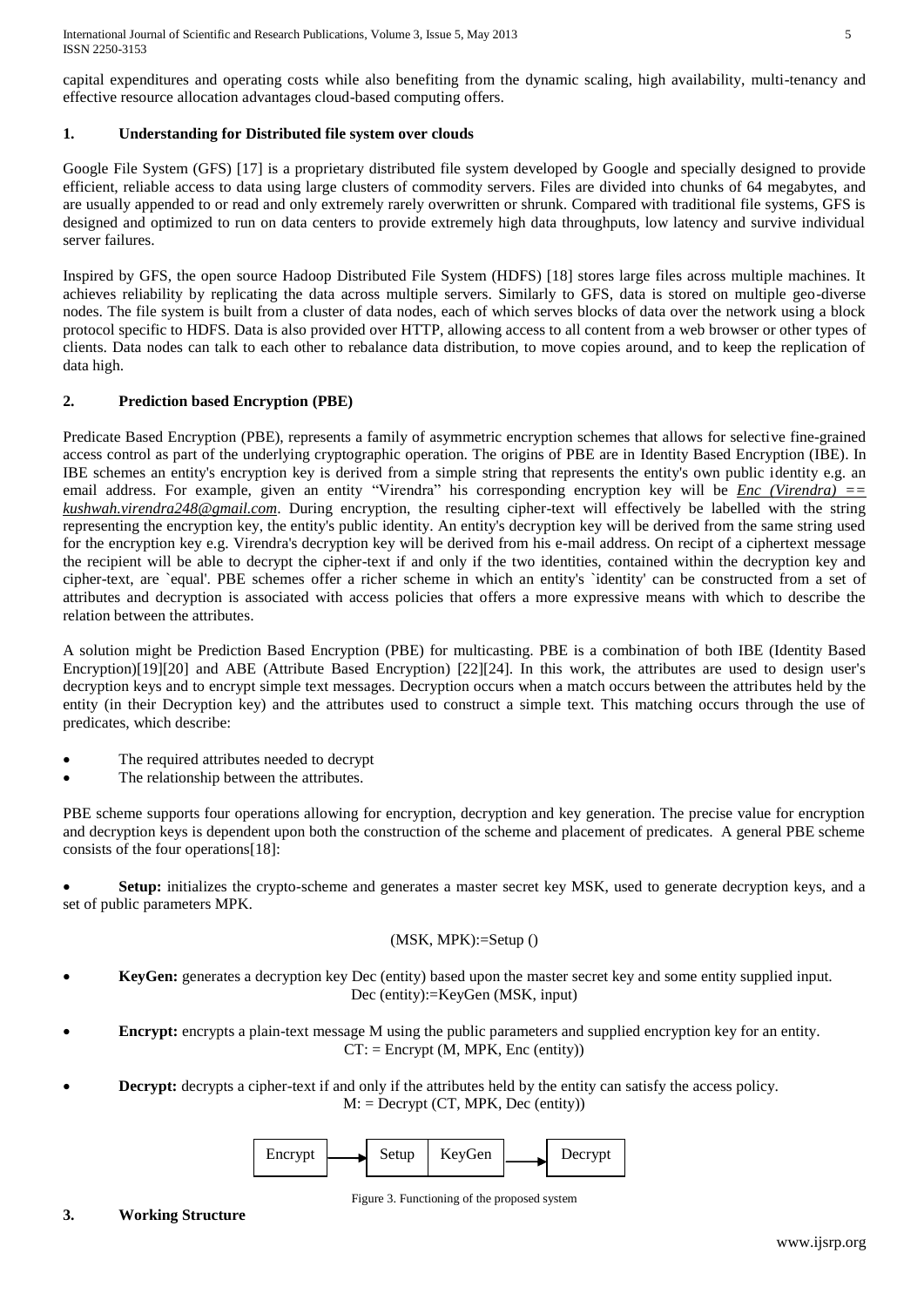The working structure of proposed solution can be recognized by the following and important figure. It illustrates entire details toward the security needs.



Figure 4: Overall working of the system

The overall working of the proposed solution can be understood by the below diagram. As shown in the diagram, when Virendra, Neha and Aradhana want to communicate for sending and receiving cloud's data. Here, only Aradhana can access the Cloud's data. She is only authorized person who can access the Cloud's data based on Encryption of the message with specific parameters. The encrypted data can be decrypted by its Master Public Key (MPK) as mentioned above.

The working can be under covered by a File System, which is identified by HDFS (Hadoop Distributed File System). This file system creates a layer between the encrypted data and shared link or channel.

# IV. CONCLUSION & FUTURE WORK

Cloud is growing because cloud solutions provide users with access to high computational power at a fraction of the cost of buying such a solution outright and which can be acquired on demand; the network becomes an important element in the cloud where users can buy what they need when they need it. Although industry leaders and customers have wide-ranging expectations for cloud computing, privacy and security concerns remain a major impediment to widespread adoption.

www.ijsrp.org The benefits of Cloud computing are the first weapon when organizations or companies are considering moving their applications and services to Cloud, analyzing the advantages that it entails and the improvements that they can get. If the customers decide to incorporate their businesses or part of them to the Cloud, they need to take into account a number of risks and threats that arise, the possible solutions that can be carried out to protect their applications, services and data from those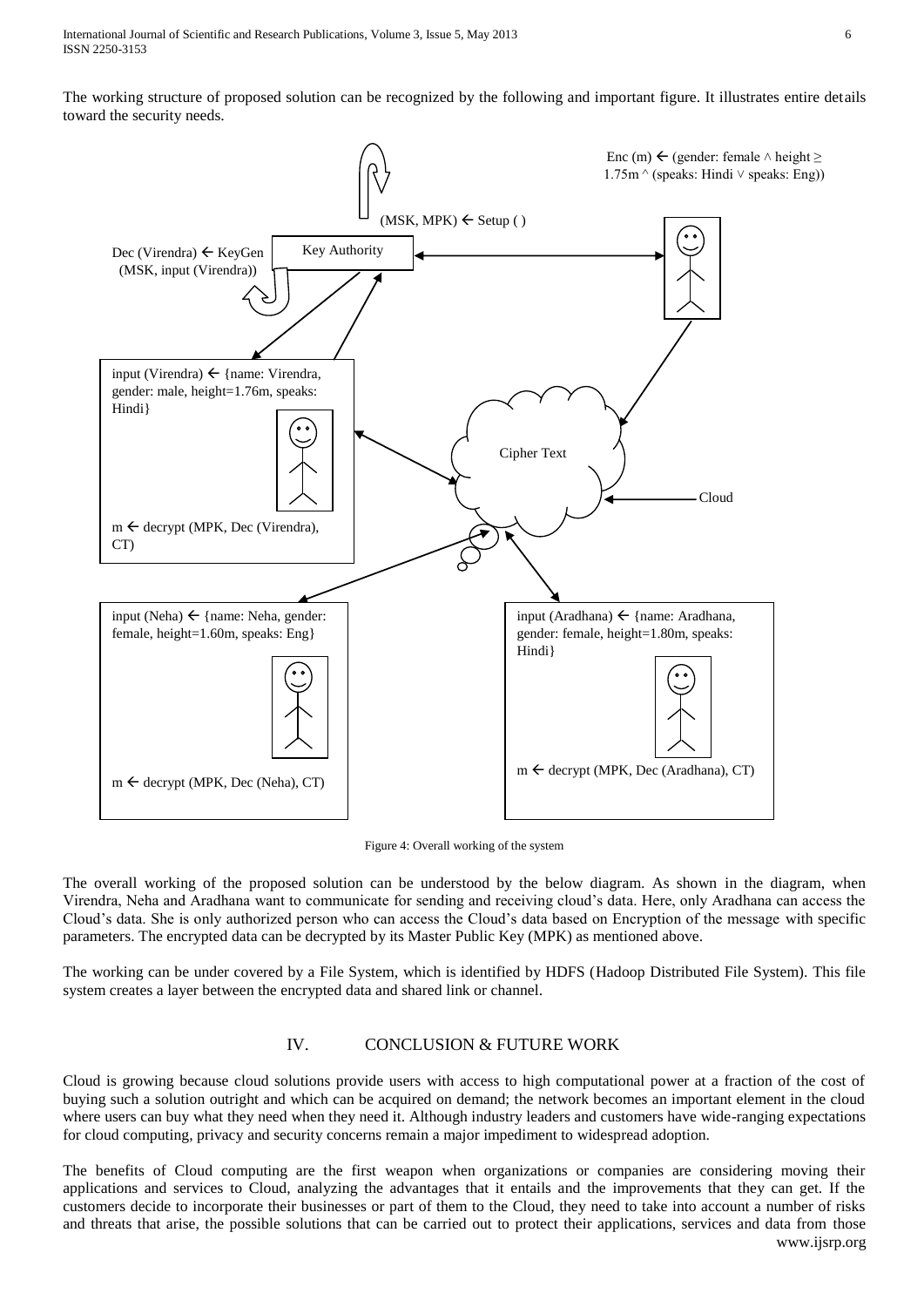International Journal of Scientific and Research Publications, Volume 3, Issue 5, May 2013 7 ISSN 2250-3153

risks, and some best practices or recommendations which may be helpful when the customers want to integrate their applications in the Cloud.

The future work can be carried out the optimization of security work as an idea to ensure about the work reliability. With the help of LP (Linear Programming), we will optimize the secured data.

#### ACKNOWLEDGMENT

We would like give thanks to Dr. Jaidhar C.D. (Assistant Professor, Department of CSE, DIAT, Pune) and without his support, this work cannot be completed. Their motivational supports and valuable guidance always encouraged time to time.

#### **REFERENCES**

**[1].** Gleeson, E. (2009). Computing industry set for a shocking change. Retrieved May 10, 2010 from http://www.moneyweek.com/investmentadvice/computing-industry-set-for-ashocking-change-43226.aspx

**[2].** Gartner (2008). Gartner Says Cloud Computing Will Be As Influential As E-business. Gartner press release, 26 June 2008. [http://www.gartner.com/it/page.jsp?id=707508.](http://www.gartner.com/it/page.jsp?id=707508) Retrieved 3rd May 2010

**[3].** Boss, G., Malladi, P., Quan, D., Legregni, L., Hall, H. (2007), Cloud Computing.www.ibm.com/developerworks/websphere/zones/hipods/. Retrieved on 20th May, 2010.

**[4].** Foster I, Kesselman C (1998) Computational Grids. http://citeseerx.ist.psu.edu/viewdoc/summary?doi=10.1.1.36.4939

**[5].** Foster I, Kesselman, C, Tuecke S (2001) The Anatomy of the Grid: Enabling Scalable Virtual Organization. International Journal of High Performance Computing Applications 15(3):200-222

**[6].** Foster I, Zhao Y, Raicu I, Lu S (2008) Cloud Computing and Grid Computing 360-Degree Compared. In: Grid Computing Environments Workshop (GCE'08). oi:10.1109/GCE.2008.4738445

**[7].** Fellowes, W. (2008). Partly Cloudy, Blue-Sky Thinking About Cloud Computing. Whitepaper. 451 Group.

**[8].** M. Casassa-Mont, S. Pearson and P. Bramhall, "Towards Accountable Management of Identity and Privacy: Sticky Policies and Enforceable Tracing Services", Proc. DEXA 2003, IEEE Computer Society, 2003, pp. 377-382

**[9].** <https://www.pcisecuritystandards.org/index.shtml>

**[10].** http://en.wikipedia.org/wiki/Payment\_Card\_Industry\_Data\_Security\_Standard, 24 January 2010

**[11].** J. Salmon, "Clouded in uncertainty – the legal pitfalls of cloud computing", Computing, 24 Sept 2008, <http://www.computing.co.uk/computing/features/2226701/clouded-uncertainty-4229153>

**[12].** Khajeh-Hosseini, A., Greenwood, D., Sommerville, I., (2010). Cloud Migration: A Case Study of Migrating an Enterprise IT System to IaaS. Submitted to IEEE CLOUD 2010

**[13].** S. Overby, How to Negotiate a Better Cloud Computing Contract, CIO, April 21, 2010, [http://www.cio.com/article/591629/How\\_to\\_Negotiate\\_a\\_Better\\_Cloud\\_Computing\\_Contract](http://www.cio.com/article/591629/How_to_Negotiate_a_Better_Cloud_Computing_Contract)

**[14].** Krautheim FJ (2009) Private virtual infrastructure for cloud computing. In: Proc of HotCloud

**[15].** Santos N, Gummadi K, Rodrigues R (2009) Towards trusted cloud computing. In: Proc of HotCloud

**[16].** Armbrust M et al (2009) Above the clouds: a Berkeley view of cloud computing. UC Berkeley Technical Report

**[17].** Ghemawat S, Gobioff H, Leung S-T (2003) The Google file system. In: Proc of SOSP, October 2003 Hadoop Distributed File System, hadoop.apache.org/hdfs

**[18].** An article on "Predictions about the future of Cloud Computing" available at [http://mediastar91.blogspot.in/2012/04/predictions-about-future-of-](http://mediastar91.blogspot.in/2012/04/predictions-about-future-of-cloud.html)

[cloud.html](http://mediastar91.blogspot.in/2012/04/predictions-about-future-of-cloud.html)<br>[19]. **[19].** C. Schridde, T. Dornemann, E. Juhnke, B. Freisleben, M. Smith, "An Identity-Based Security Infrastructure for Cloud Environments," 2010 IEEE International Conference on Wireless Communications, Networking and Information Security (WCNIS), pp. 644 – 649, 2010.

**[20].** J. Y. Sun, C. Z, Y. C. Zhang, and Y. G. Fang, "An Identity-Based Security System for User Privacy in Vehicular Ad Hoc Networks, "IEEE Transactions on Parallel and Distributed Systems, vol. 21, no.9, pp. 1227-1239, 2010.

**[21].** A Lewko, T. Okamoto, A. Sahai, K. Takashima, and B. Waters. Fully secure functional encryption: Attribute-based encryption and (hierarchical) inner product encryption. In Advances in Cryptology - EUROCRYPT 2010. Springer, 2010.

**[22].** M. Pirretti, P. Traynor, P. McDaniel, and B. Waters, "Secure attribute-based systems," Journal of Computer Security, vol. 18, no. 5, pp. 799–837, 2010.

**[23].** S. Jahid, P. Mittal, and N. Borisov, "Easier: Encryption-based access control in social networks with efficient revocation," in ASIACCS, Hong Kong, March 2011.